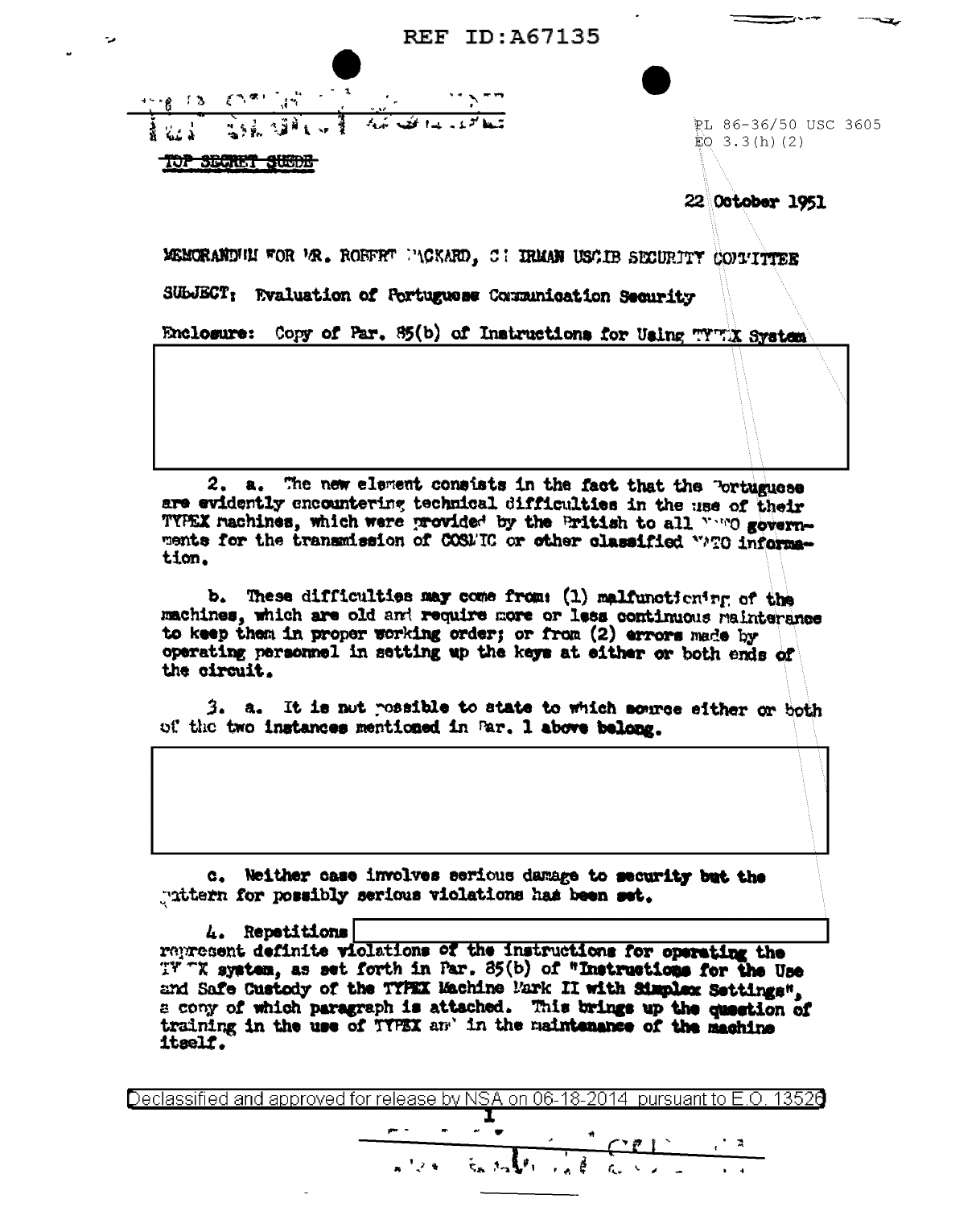

## TOP SHORET SUEDE

**22 October 1951** 

SUBJECT: Evaluation of Portuguese Communication Security

5. The situation as regards training in TYPEX operation and maintenance, as stated by CDR Mark LITTLE, USN, the U.S. member and chairman of the Security Coordinating Committee, NATO, is as follows: (1) the maintenance is performed by the nations which hold the machines, the British providing the necessary spare parts; (2) technicians of the respective nations are trained either in London or in Washington (whichever is closer) and are given a 2-weeks' course in operation techniques and a 6-weeks' course in maintenance. These instructional courses should be adequate for the nurnose.

6. Just how the attention of the Portuguese can be directed to security violations of this type and their elimination cannot clearly be seen at this moment. It is suggested that we discuss the problem at an early date with a view to ascertaining whether the proposed approach to the Portuguese, to be made soon by the U.S. Ambassador, can be expanded to include information which might lead to the elimination of this source of insecurity as well as of the others thus far encountered.

> PL 86-36/50 USC 3605 EO  $3.3(h)(2)$

WILLIAM F. FRIEDMAN AFSA Member, USCIB Security Committee

أالبها 2